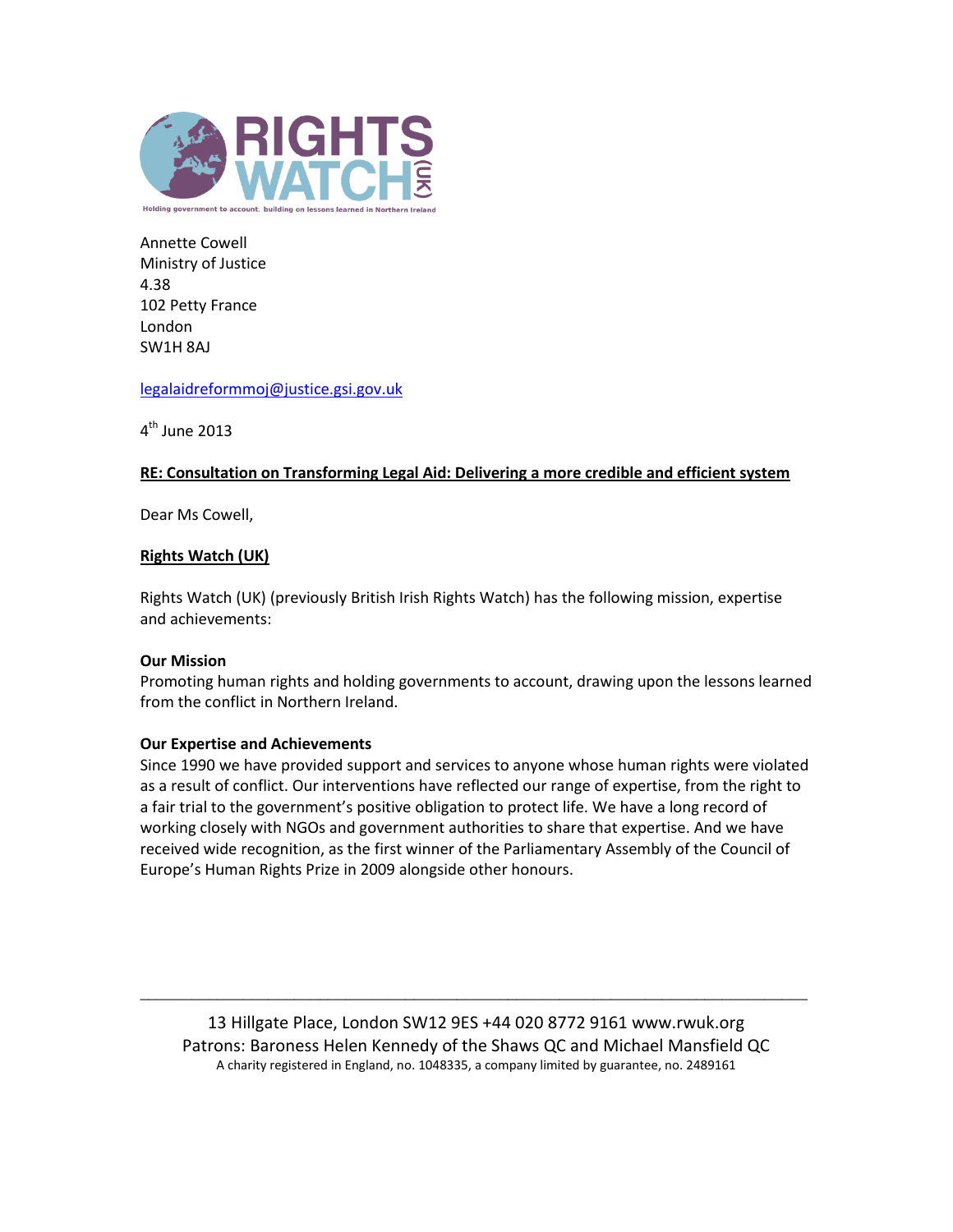## **Introduction**

We note the short consultation period of eight weeks. Although the government has signalled that it is to take 'a more targeted approach to consultation'<sup>1</sup> eight weeks is not proportionate to the anticipated serious impact of these proposals on the legal profession, on other public bodies, and on those many people reliant on civil aid in our society.

Rights Watch (UK) responded to the consultation of the proposals for reform of Judicial Review in January 2013.<sup>2</sup> In that response we noted that the proposals risked undermining access to justice for vulnerable individuals such as those on a low income and those detained in prison or other forms of detention and custody. The proposals to transform legal aid would further undermine access to justice for vulnerable individuals and marginal groups in society. In our response to the judicial review proposals we also noted the importance of the fundamental principle of administrative law that a person affected by a governmental decision ought to be afforded an opportunity to present their case to the decision maker. The legal aid proposals will further obstruct government accountability for public decision by making it prohibitively expensive for a wide section of the public and in particular those most at risk of marginalisation and discrimination.

In addition, apart from the potential increased costs to the Legal Aid Agency under these proposals,<sup>3</sup> the government has failed to recognise the knock-on financial effect the proposals will have on other public services and on civil society.

Our response to the present consultation is framed by two observations. First, the proposals are unfair, unjust and contrary to the rule of law. Second, the proposals suffer from a number of practical problems and will not achieve the results the consultation document envisages. We disagree with all of the proposals in questions 1-6 and have provided reasons for those questions where we have particular expertise: questions 4, 5 and 6.

### **Introducing a residence test**

**Q4. Do you agree with the proposed approach for limiting legal aid to those with a strong connection with the UK? Please give reasons.**

No.

# *Unfair and contrary to the rule of law*

Rights Watch (UK) works to ensure that government is held accountable for serious human rights violations such as torture, ill-treatment and unlawful killing. The residence test proposal will deny legal aid to foreign nationals who make such allegations in a national civil court against British soldiers. There have been a number of civil cases brought by Iraqi nationals claiming mistreatment by British soldiers in Iraq<sup>4</sup>. Some of these cases have led to the establishment of public inquiries and investigation mechanisms into the allegations, for example the Baha Mousa

 $^{1}$  See: https://www.gov.uk/government/publications/consultation-principles-guidance  $^2$  British Irish Rights Watch, Re: Judicial Review: proposals for reform (Consultation Paper CP25/2012) (CM815), available a[t http://adam1cor.files.wordpress.com/2013/02/birw-submission-jr-consultation.pdf](http://adam1cor.files.wordpress.com/2013/02/birw-submission-jr-consultation.pdf)

<sup>&</sup>lt;sup>3</sup> Civil Credibility Impact Assessment, p2

<sup>&</sup>lt;sup>4</sup> See: Al-Skeini and others v Secretary of State for Defence [2007] UKHL 26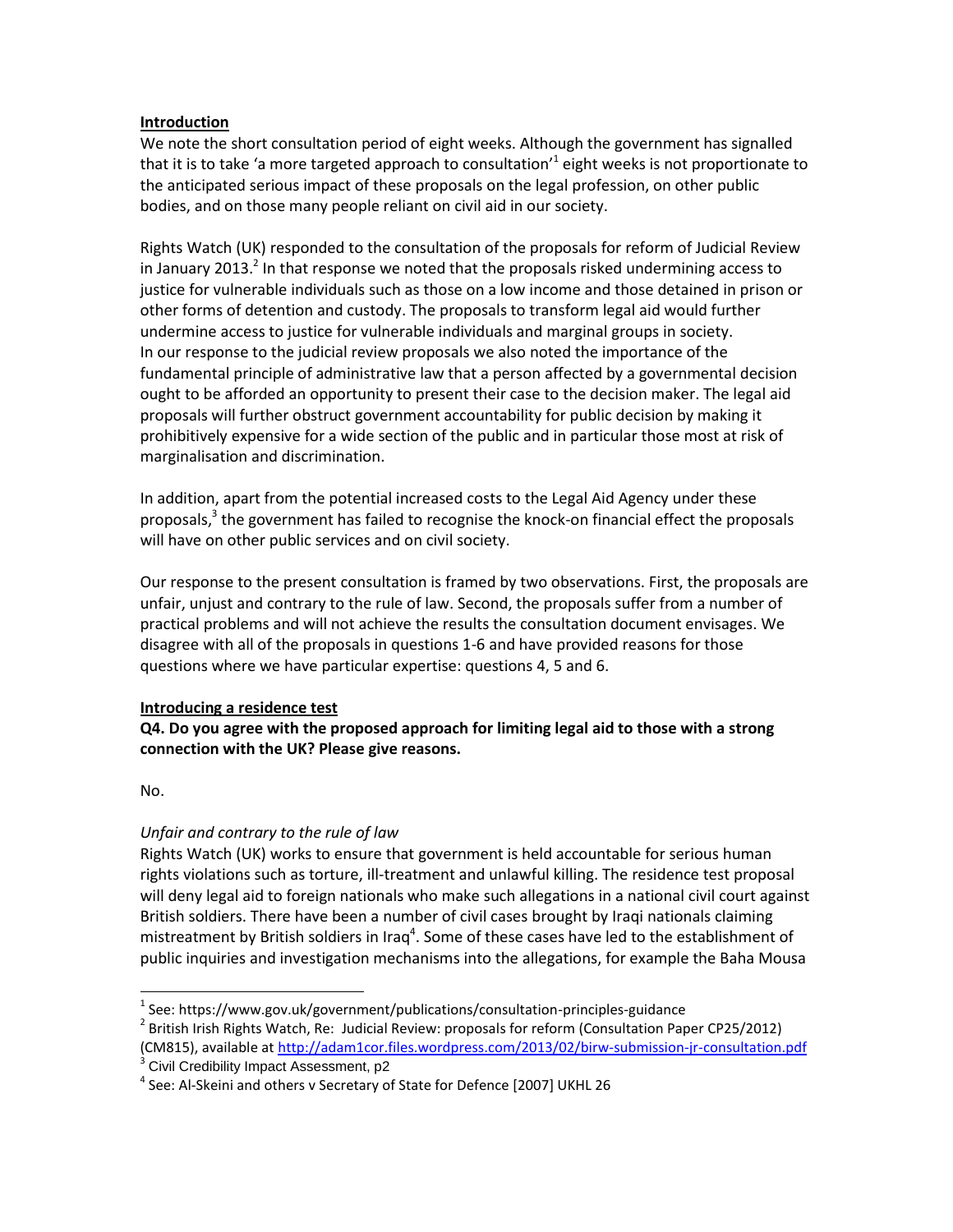Inquiry, the Al-Sweady Inquiry and the work of the Ministry of Defence Iraqi Historical Allegations Team. Under these new proposals these cases would not have been funded. This not only encourages impunity for the most severe human rights violations but also prevents exposure of such allegations in the international and national public interest, now embracing allegations in relation to Afghanistan. The UK has ratified a number of international human rights conventions which obliges the UK to effectively investigate all allegations of torture and inhuman and degrading treatment; denying the funding to do so in civil claims may amount to a violation of these obligations.

The proposal will also disproportionately disadvantage vulnerable groups who are unable meet the residence test threshold such as (but not limited to) victims of trafficking, child migrants, detainees, the homeless and destitute, survivors of domestic violence and low income families who have no proof of residence status.

#### *Practical problems*

This proposal also has several practical shortcomings. It is noteworthy that no cost-saving figure for the residence test has been provided.<sup>5</sup> Jeremy Wright MP confirmed in Parliament that there is no central data collection on the immigration status of recipients of civil legal aid therefore it is impossible to estimate whether and to what extent any savings would be achieved by this proposal.<sup>6</sup> The proposal will require either the individual themselves or non-immigration lawyers to determine their residency status. This area of law is complex and it is imprudent to expect those without the requisite expertise to make these determinations. The residence test proposal is likely to result in satellite litigation for difficult cases, for example, to decide the meaning of a lawfully resident person for a continuous period of 12 months or to recover costs from the other party.

The proposal also encourages litigants to represent themselves as litigants in person, as the consultation document acknowledges.<sup>7</sup> Research by the Public Law Project demonstrates that half of what the government has called 'hopeless' judicial review cases are brought by selfrepresented litigants.<sup>8</sup> The number of 'hopeless' cases brought is likely to increase if legal aid is denied and more litigants represent themselves without sound legal advice. This is also likely to unnecessarily prolong the length of cases and place greater strain on the resources of the courts. The observation of Sir Alan Ward in a recent case should serve as a warning here:

What I find so depressing is that the case highlights the difficulties increasingly encountered by the judiciary at all levels when dealing with litigants in person. Two problems in particular are revealed. The first is how to bring order to the chaos which litigants in person invariably – and wholly understandably – manage to create in putting forward their claims and defences. Judges should not have to micro-manage cases, coaxing and cajoling the parties to focus on the issues that need to be resolved. Judge

 $\overline{a}$ 

<sup>&</sup>lt;sup>5</sup> Civil Credibility Impact Assessment p2

 $^6$  Jeremy Wright MP, in answer to question put by Sadiq Khan MP, Hansard (HC Deb, 25 April 2013, c1304W)

 $\frac{7}{7}$  Civil Credibility Impact Assessment, p9 paragraph 24

 $^{\rm 8}$  The Dynamics of Judicial Review Litigation: The resolution of public law challenges before final hearing, Bondy and Sunkin, Public Law Project, 2009.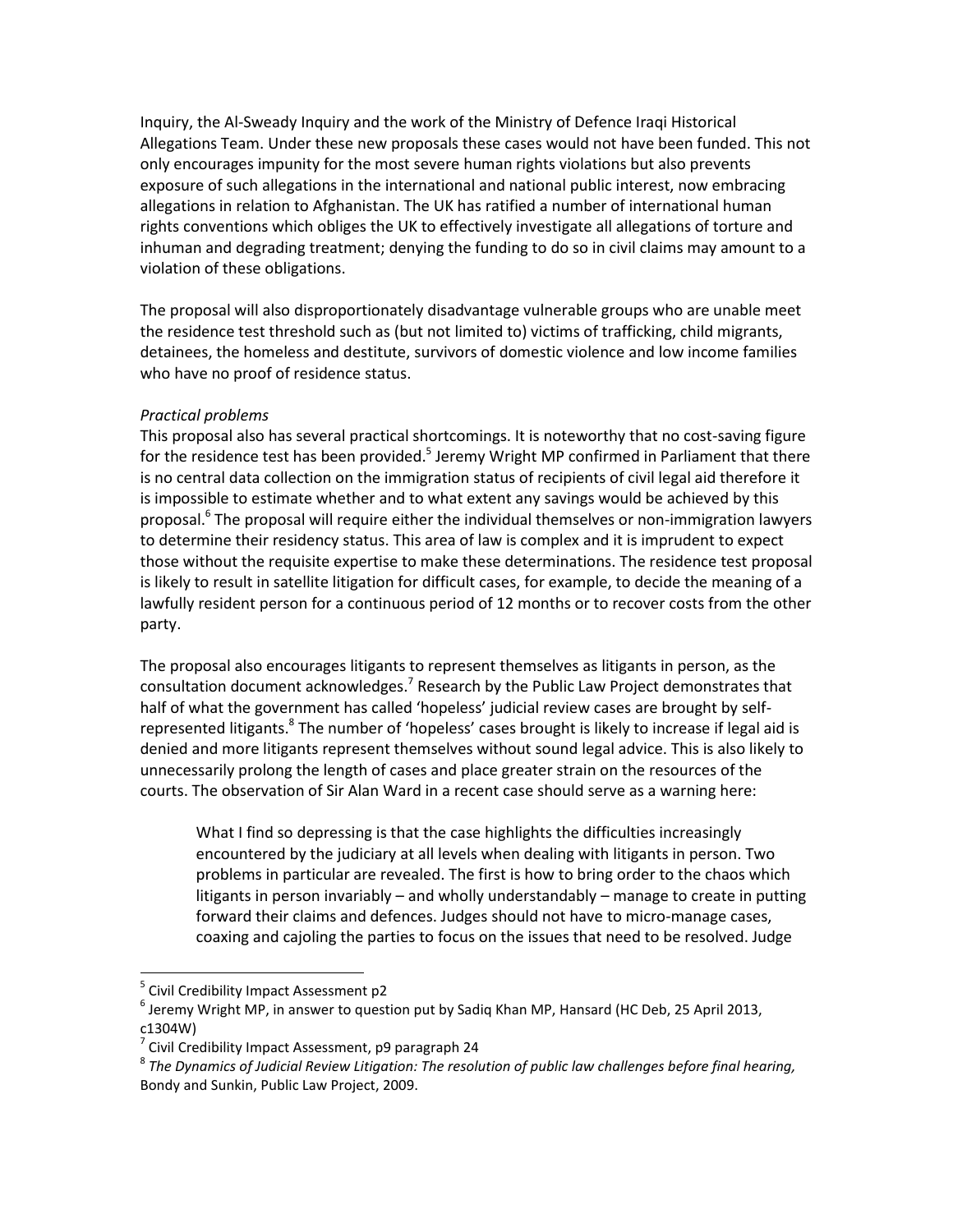Thornton did a brilliant job in that regard yet, as this case shows, that can be disproportionately time-consuming. It may be saving the Legal Services Commission which no longer offers legal aid for this kind of litigation but saving expenditure in one public department in this instance simply increases it in the courts. The expense of three judges of the Court of Appeal dealing with this kind of appeal is enormous. The consequences by way of delay of other appeals which need to be heard are unquantifiable. The appeal would certainly never have occurred if the litigants had been represented. With more and more self-represented litigants, this problem is not going to go away. We may have to accept that we live in austere times, but as I come to the end of eighteen years' service in this court, I shall not refrain from expressing my conviction that justice will be ill served indeed by this emasculation of legal aid. $^9$ 

### **Paying for permission work in judicial review cases**

**(Q5): Do you agree with the proposal that providers should only be paid for work carried out on an application for judicial review, including a request for reconsideration of the application at a hearing, the renewal hearing, or an onward permission appeal to the Court of Appeal, if permission is granted by the Court (but that reasonable disbursements should be payable in any event)? Please give reasons.** 

No.

### *Unfair and contrary to the rule of law*

As we emphasised in our judicial review consultation response judicial review plays an essential role in holding public decision makers accountable for decisions through independent courts. This proposal underestimates the importance of the judicial review process. It is often the only means by which vulnerable individuals can challenge and hold the state to account for unlawful decisions.

As we stated in our judicial review response, the Pre-Action stage of proceedings is a crucial part of the process and the threat of litigation often leads to settlement. Research conducted on behalf of the Public Law Project has estimated that over 60% of potential judicial review applications are resolved by mediation before the commencement of proceedings. $^{10}$  This proposal disincentivises settlement as lawyers are more likely to take the risk of going to court in order to secure payment which is counterproductive to the government's aims of reducing the caseload of the court.

 $^9$  Wright v Michael Wright Supplies Ltd & Anor [2013] EWCA Civ 234

<sup>10</sup> See Varda Bony and Maurice Sunkin, *The Dynamics of Judicial Review Litigation: The resolution of public law challenges before final hearing* (London: Public Law Project, 2009) at page 30 paragraph 2.6. Available a[t http://www.publiclawproject.org.uk/documents/TheDynamicsofJudicialReviewLitigation.pdf](http://www.publiclawproject.org.uk/documents/TheDynamicsofJudicialReviewLitigation.pdf) This research demonstrates that most claims are settled, and most settlements satisfy the claims made in the challenge. As noted 62% of potential cases are either settled or abandoned as soon as a letter before claim is sent. 34% of claims which are issued are withdrawn before the permission stage, the vast majority in favour of the claimant; where permission is granted 56% are withdrawn before further action. See also Varda Bondy, Linda Mulcahy with Margaret Doyle and Val Reid, *Mediation and Judicial Review: An empirical research study* (London: Public Law Project, 2009) available at

<http://www.publiclawproject.org.uk/documents/MediationandJudicialReview.pdf> See also Advice Now Service analysis of this research at [http://www.asauk.org.uk/go/SubPage\\_96.html.](http://www.asauk.org.uk/go/SubPage_96.html)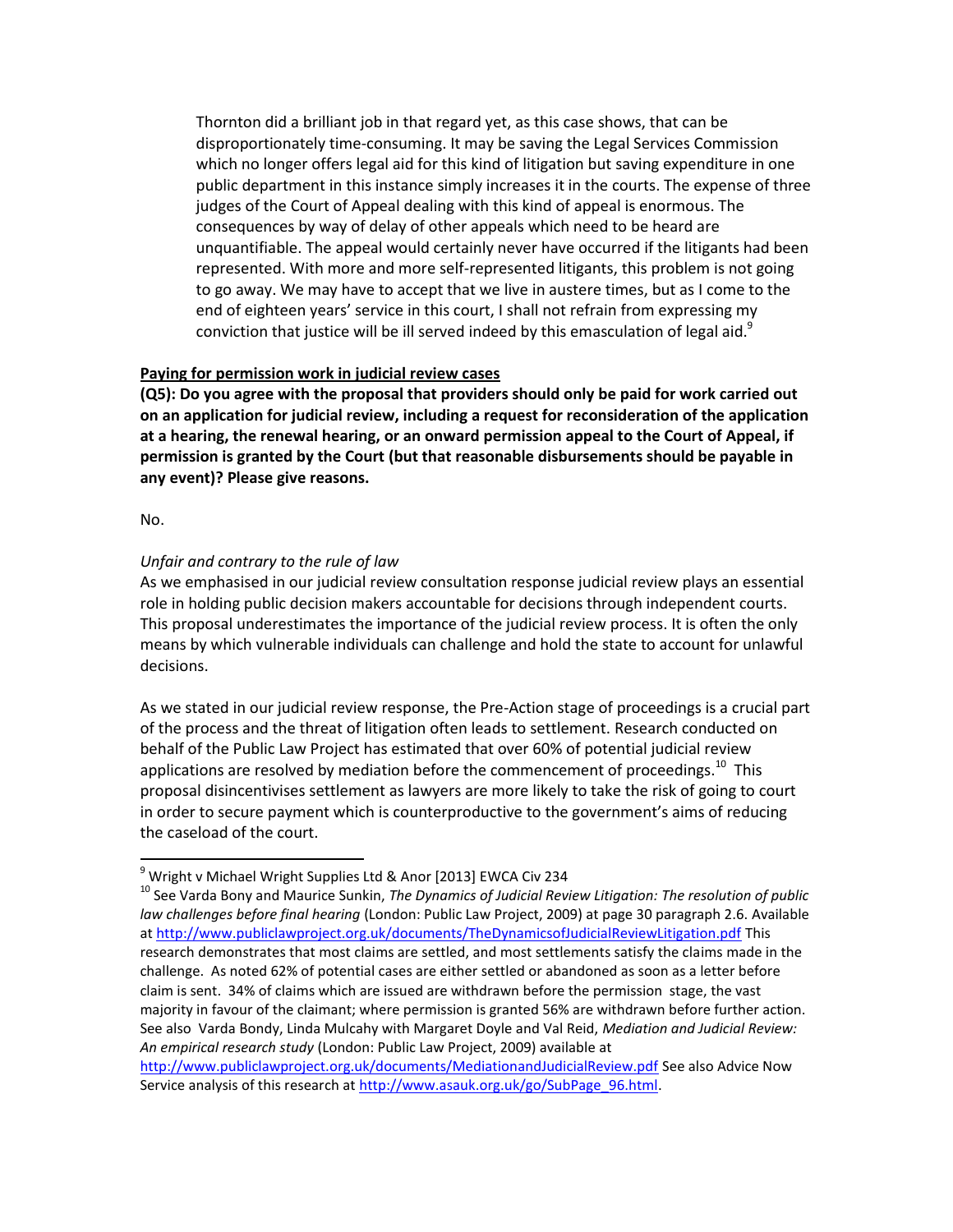This proposal overlooks the fact that a significant amount of time and work occurs at the preaction and permission stage. Under this proposal, civil lawyers would be expected to undertake a significant amount of unfunded work, an expectation which is not sustainable in the long-term and likely to undermine access to legal services for those who lack the resources to pay. Furthermore, there is a clear inequality of arms as the proposal does not apply to government lawyers and experts.

## **Civil merits test – removing legal aid for borderline cases**

# **Q6. Do you agree with the proposal that legal aid should be removed for all cases assessed as having "borderline" prospects of success? Please give reasons.**

No. This proposal misunderstands the nature of the borderline test. The consultation document explicitly recognises that the fact that a case is designated as borderline does not mean that there is less than a 50% chance of success, only that there is a factual, legal or expert issue which needs resolution first.<sup>11</sup> The consultation uses the example of a domestic violence case which is assessed as having a "poor" prospect of success as evidence of the principle that 'even those which concern issues of great importance must be sufficiently meritorious to warrant funding'.<sup>12</sup> However, assessing a case as unlikely to obtain a successful outcome is substantially different to a "borderline" case; in fact some cases are assessed as borderline because there is not enough evidence to designate it as "poor".

## *Unfair and contrary to the rule of law*

As the consultation document acknowledges, borderline cases may raise questions of significant wider public interest<sup>13</sup>; involve public law claims<sup>14</sup> and claims against public authorities. These cases often pose complex issues which have a significant impact on the life of the individual concerned. Such "difficult" cases are often crucial in encouraging a public conversation about the direction and the development of the law.

The proposal fails to recognise that the merits of a case often fluctuate over time, especially once disclosure of evidence has been made, and it is premature to deny funding to a case which is likely to become more meritorious as the case progresses. Denying legal aid in these cases as a blanket rule is disproportionate and will shield the government from challenges to public decisions.

Furthermore, these cases are relatively rare: the consultation document estimates that 100 cases a year are "borderline" suggesting that any financial savings made from denying legal aid in these cases is likely to be minimal.

### **The right to a remedy**

Human rights law protects the right to an effective remedy. The provision of legal aid is integral to this right. The United Nations Special Rapporteur on the independence of judges and lawyers has recently emphasised that

 $\overline{a}$ 

 $^{11}$  Transforming Legal Aid Consultation Document, para 3.84

<sup>12</sup> Transforming Legal Aid Consultation Document, para 3.87

<sup>&</sup>lt;sup>13</sup> Regulation 43 Civil Legal Aid (Merits) Regulations 2013

<sup>&</sup>lt;sup>14</sup> Regulation 56